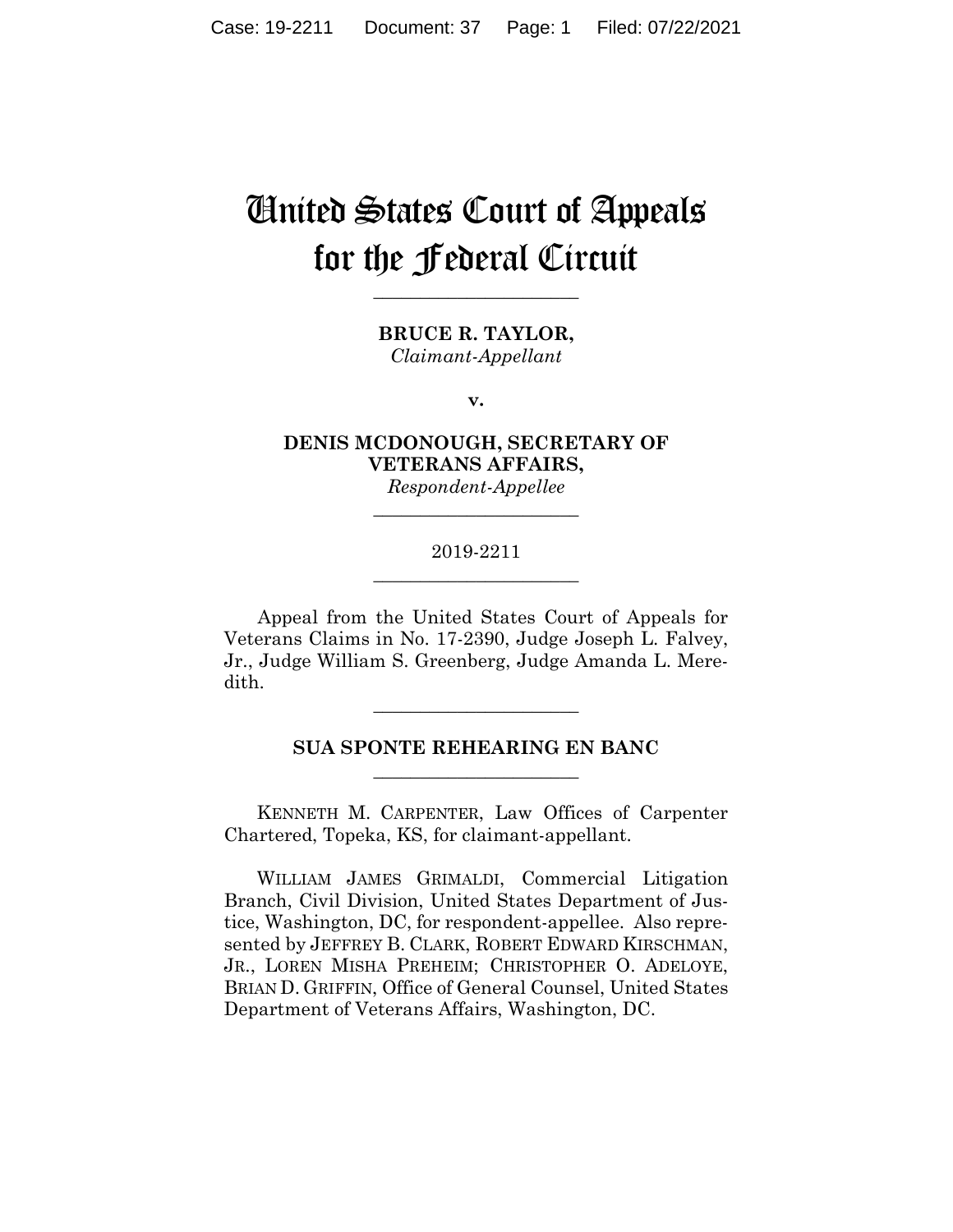## Before MOORE, *Chief Judge*, NEWMAN, LOURIE, DYK, PROST, O'MALLEY, REYNA, TARANTO, CHEN, HUGHES, and STOLL, *Circuit Judges*.

**\_\_\_\_\_\_\_\_\_\_\_\_\_\_\_\_\_\_\_\_\_\_**

PER CURIAM.

#### **O R D E R**

This case was argued before a panel of three judges on June 4, 2020, and a panel opinion issued on June 30, 2021. Thereafter, a sua sponte request for a poll on whether to rehear this case en banc was made. A poll was conducted and a majority of the judges in regular active service voted for sua sponte en banc consideration.

Accordingly,

IT IS ORDERED THAT:

(1) The panel opinion of June 30, 2021, is vacated and the appeal is reinstated.

(2) This case will be reheard en banc sua sponte under 28 U.S.C. § 46 and Federal Rule of Appellate Procedure 35(a). The court en banc shall consist of all circuit judges in regular active service who are not recused or disqualified, as well as any senior circuit judge who participated in the panel decision and elects to participate as a member of the court en banc, in accordance with the provisions of 28 U.S.C. § 46(c).

(3) The parties are requested to file new briefs. The briefs should address the following issues:

> A. (i) In view of precedents such as *OPM v. Richmond*, 496 U.S. 414 (1990), and *McCay v. Brown*, 106 F.3d 1577 (Fed. Cir. 1997), did the panel in *Taylor v. McDonough*, No. 2019-2211, 2021 WL 2672307, at \*1 (Fed. Cir. June 30, 2021), correctly determine that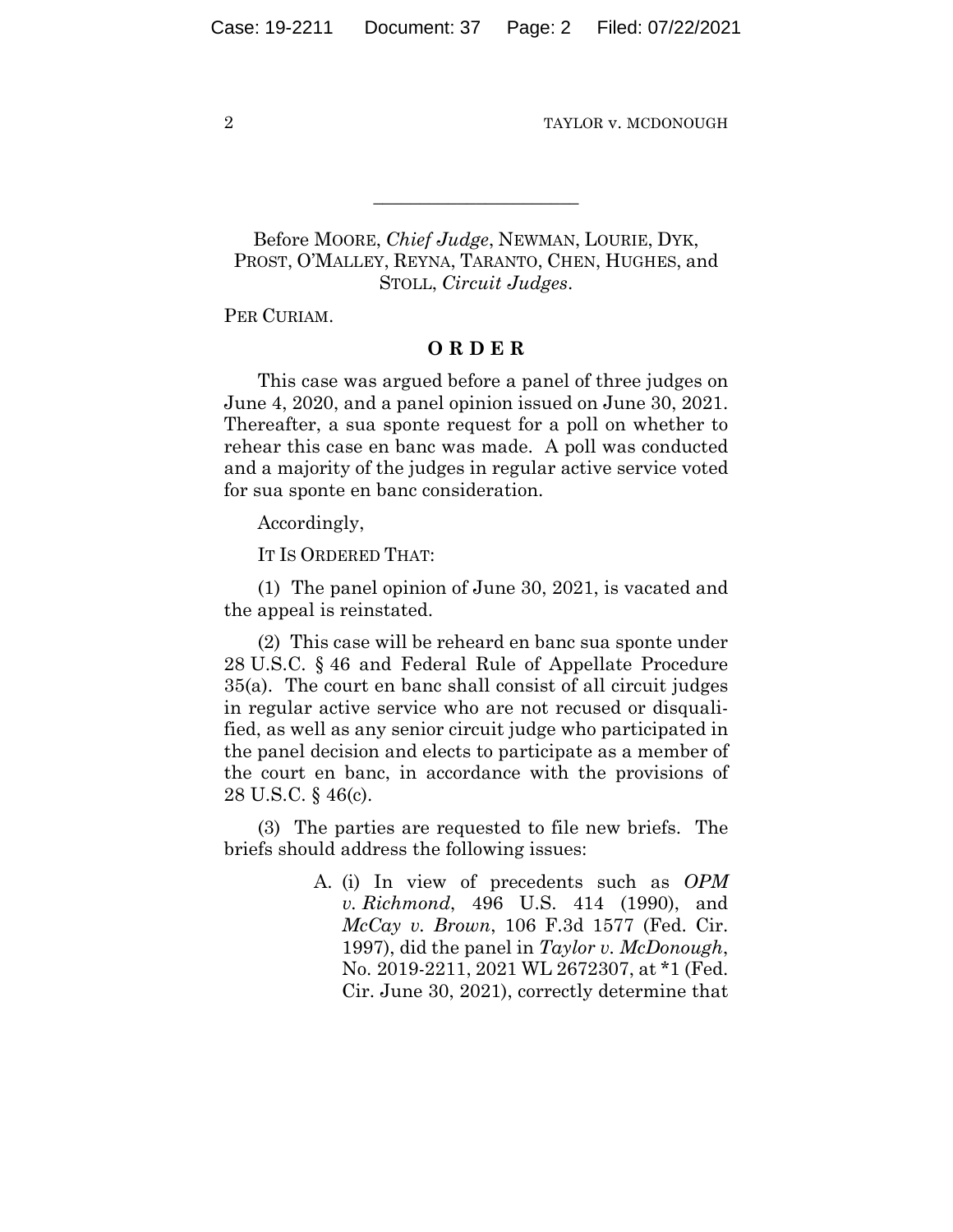under the doctrine of equitable estoppel the government is estopped from asserting 38 U.S.C. § 5110(a)(1) against Mr. Taylor's claim for an earlier effective date?

(ii) Specifically, would granting Mr. Taylor's claim of entitlement to an earlier effective date under the doctrine of equitable estoppel be contrary to statutory appropriations and thus barred by the Appropriations Clause? If not, does the doctrine require the VA to give Mr. Taylor his requested effective date for his disability benefits if the government prevented him from timely filing an adequate benefits claim?

(iii) If any precedents of this court, such as *McCay*, preclude Mr. Taylor from succeeding based on equitable estoppel, should they be overruled?

- B. If equitable estoppel does not afford Mr. Taylor the effective date he claims, does Mr. Taylor have a claim for denial of a constitutional right of access to VA processes for securing disability benefits for which he met the eligibility criteria, considering authorities such as *Christopher v. Harbury*, 536 U.S. 403 (2002), that address a constitutional right of access to courts and other government forums of redress?
- C. If there is such a right of access, is the test for its violation whether the government has engaged in "active interference" that is "undue," as suggested by *Silva v. Di Vittorio*, 658 F.3d 1090, 1103 (9th Cir. 2011), and related cases? If not, what is the test?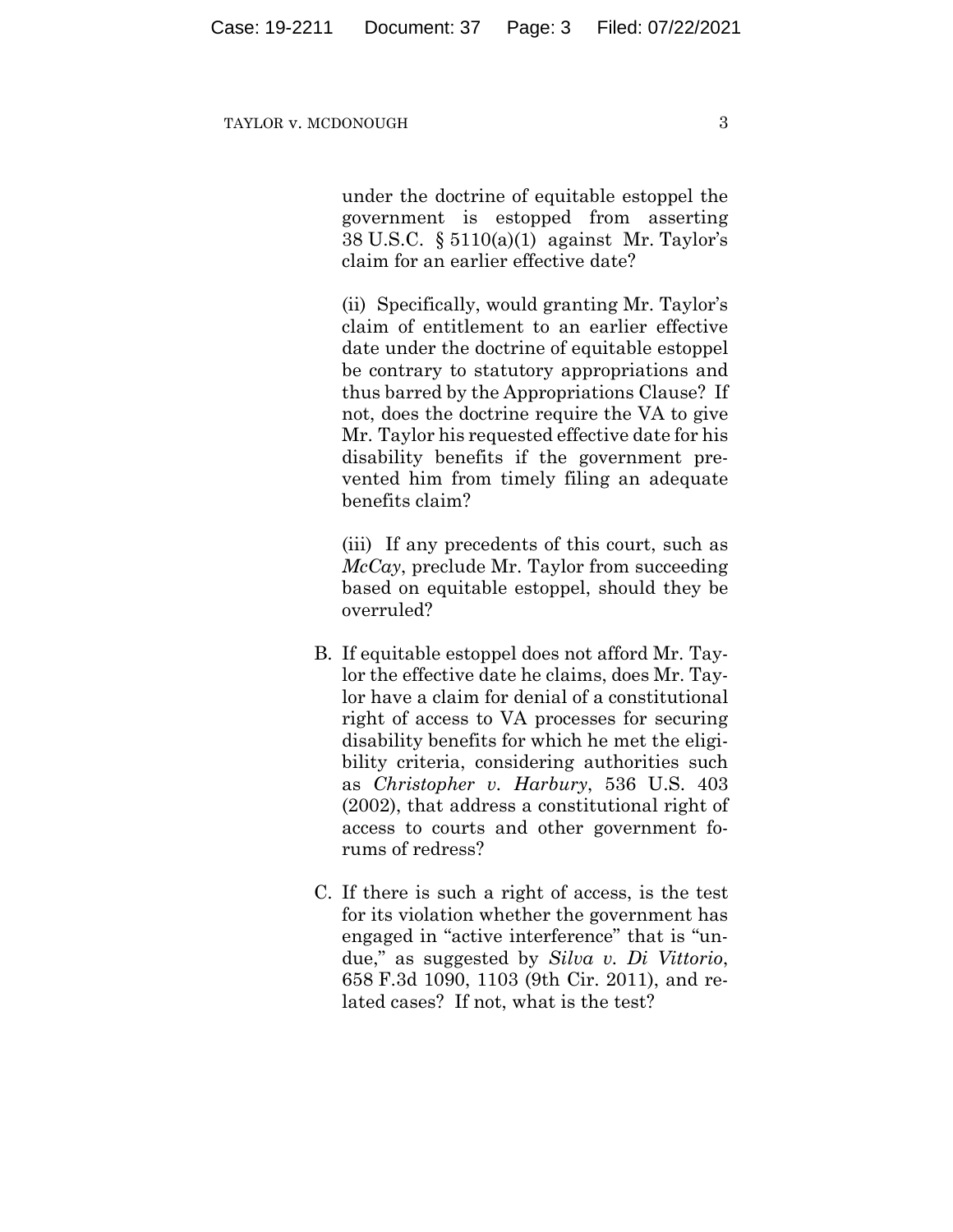D. Assuming the right exists, and applying the proper test, was the right of access violated here?

(i) Taken together, did the required promise of military secrecy, the threat of court martial, and the failure to provide a VA mechanism for the timely filing or adjudication of an adequate claim, as Mr. Taylor alleges, constitute an affirmative interference with a right of access?

(ii) Did the VA lack a sufficient justification for not providing a mechanism for the timely filing or adjudication of an adequate claim if it could have provided such a mechanism while protecting classified information? Has the VA done so in some circumstances? *See*  U.S. Dep't of Veterans Affs., *Adjudication Procedures Manual* M21-1, pt. IV, subpt. ii, ch. 1, sec. I (Developing Claims Related to Special Operations Incidents). Did the VA lack a sufficient justification for not even communicating to Mr. Taylor that he could file a minimal claim that would have to await adjudication indefinitely, until secrecy protections were lifted?

E. If the government violated Mr. Taylor's right of access, what is the remedy?

(4) While the issue of equitable tolling is preserved, the court does not wish to secure further briefing on equitable tolling and will not revisit the issue of equitable tolling in this case, (A) the court having resolved that issue adversely to Mr. Taylor in *Andrews v. Principi*, 351 F.3d 1134 (Fed. Cir. 2003), and (B) the court having recently declined to set